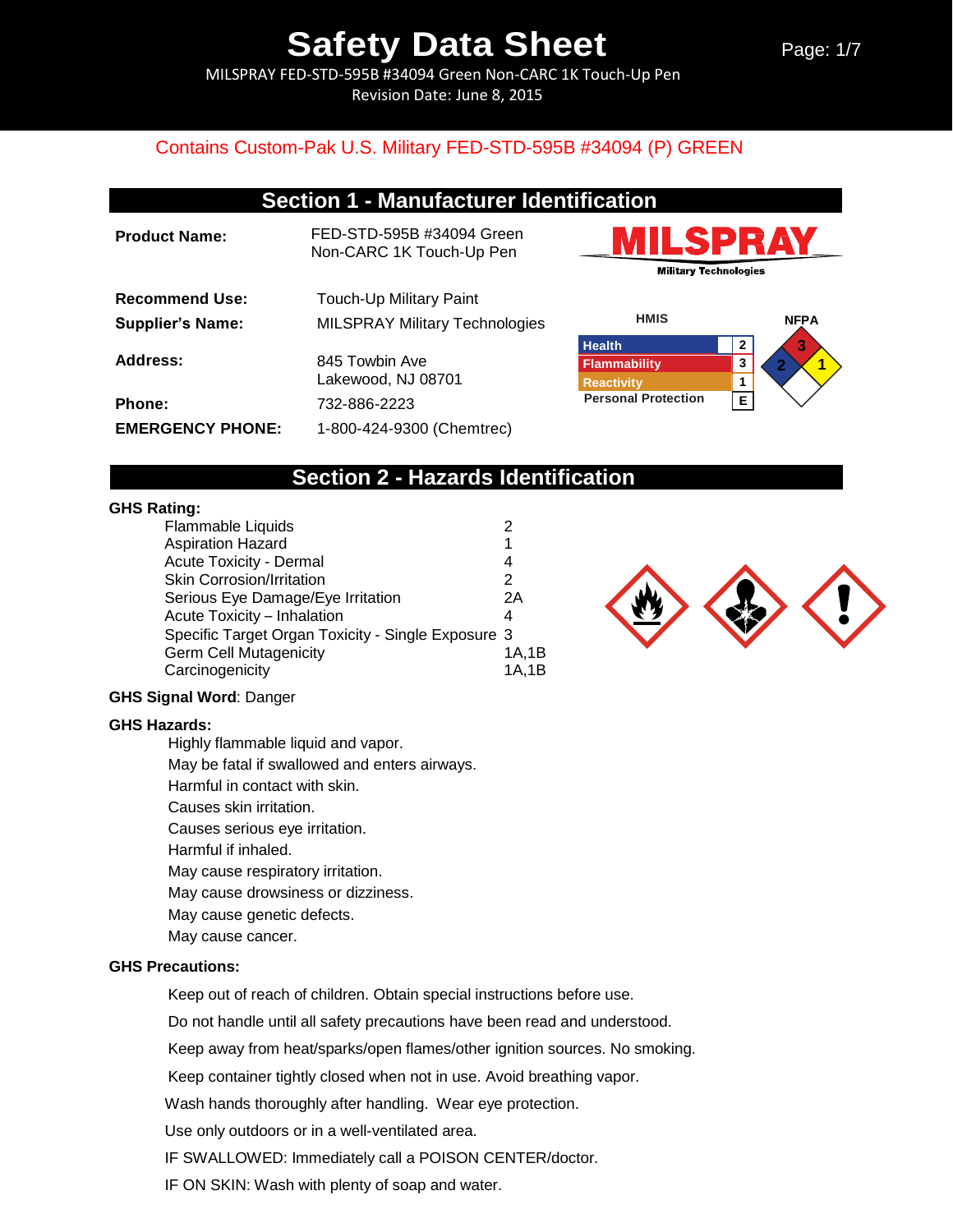MILSPRAY FED-STD-595B #34094 Green Non-CARC 1K Touch-Up Pen

Revision Date: June 8, 2015

IF ON SKIN: Wash with plenty of soap and water.

IF INHALED: Remove victim to fresh air and keep comfortable for breathing.

IF IN EYES: Rinse cautiously with water for several minutes. Remove contact lenses, if present and easy to do.

Call a POISON CENTER/doctor if you feel unwell. Do NOT induce vomiting.

If eye irritation persists: Get medical advice/attention.

In case of fire: Use alcohol resistant foam, carbon dioxide, or dry chemical extinguishing agent to extinguish

Store in a well-ventilated place. Keep container tightly closed when not in use. Keep cool.

Dispose of contents/container in accordance with local/regional/national regulations.

## **Section 3 - Composition/Information on Ingredients**

| <b>Component</b>                             | <b>CAS Number</b> | <b>Weight Percent</b> |
|----------------------------------------------|-------------------|-----------------------|
| <b>XYLENE</b>                                | 1330-20-7         | 24.6                  |
| <b>ETHYL ESTER</b>                           | 763-69-9          | 20.0                  |
| <b>N-BUTYL ACETATE</b>                       | 123-86-4          | 6.1                   |
| *ETHYLBENZENE                                | $100 - 41 - 4$    | 5.2                   |
| <b>PM ACETATE</b>                            | 108-65-6          | 2.4                   |
| <b>ETHYL ACETATE</b>                         | 141-78-6          | 0.8                   |
| <i><b>*TITANIUM DIOXIDE</b></i>              | 13463-67-7        | 0.7                   |
| <i><b>*CARBON BLACK</b></i>                  | 1333-86-4         | 0.7                   |
| (BIN 14) ALIPHATIC<br><b>HYDROCARBON</b>     | 8052-41-3         | 0.4                   |
| <b>ALIPHATIC PETROLEUM</b><br><b>NAPHTHA</b> | 64742-48-9        | 0.3                   |

## **Section 4 - First Aid Measures**

**EYE CONTACT**: If in eyes: Rinse cautiously with water for several minutes. Remove contact lenses, if present and easy to do. Continue rinsing. If eye irritation persists: Get medical advice/attention.

**INHALATION:** If inhaled: Move victim to fresh air and keep comfortable for breathing.

**SKIN CONTACT:** If on skin: Wash with plenty of soap and water. Call a poison center/doctor if you feel unwell. Remove contaminated clothing and wash before reuse.

**INGESTION:** If swallowed: Immediately call a poison center/doctor. Do NOT induce vomiting unless directed to do so by medical personnel.

**MOST IMPORTANT SYMPTOMS AND EFFECTS, BOTH ACUTE AND DELAYED:** See section 11: Toxicological Information and Effects.

**INDICATION OF ANY IMMEDIATE MEDICAL ATTENTION AND SPECIAL TREATMENT:**

Treat symptomatically.

## **Section 5 - Fire Fighting Measures**

**FLASH POINT:** >23 degrees C (>73 degrees F), c.c.

**LEL:** N/A UEL: N/A

**SUITABLE EXTINGUISHING MEDIA:** CO2 (Carbon Dioxide), dry chemical, or water fog.

**UNSUITABLE EXTINGUISHING MEDIA:** Water spray may be unsuitable. However, if water is used, fog nozzles are preferable. Water may be used to cool closed containers to prevent pressure build-up.

**SPECIFIC HAZARDS ARISING FROM CHEMICAL:** Closed containers exposed to heat from fire may build pressure and explode. Products of combustion may include but are not limited to: oxides of carbon.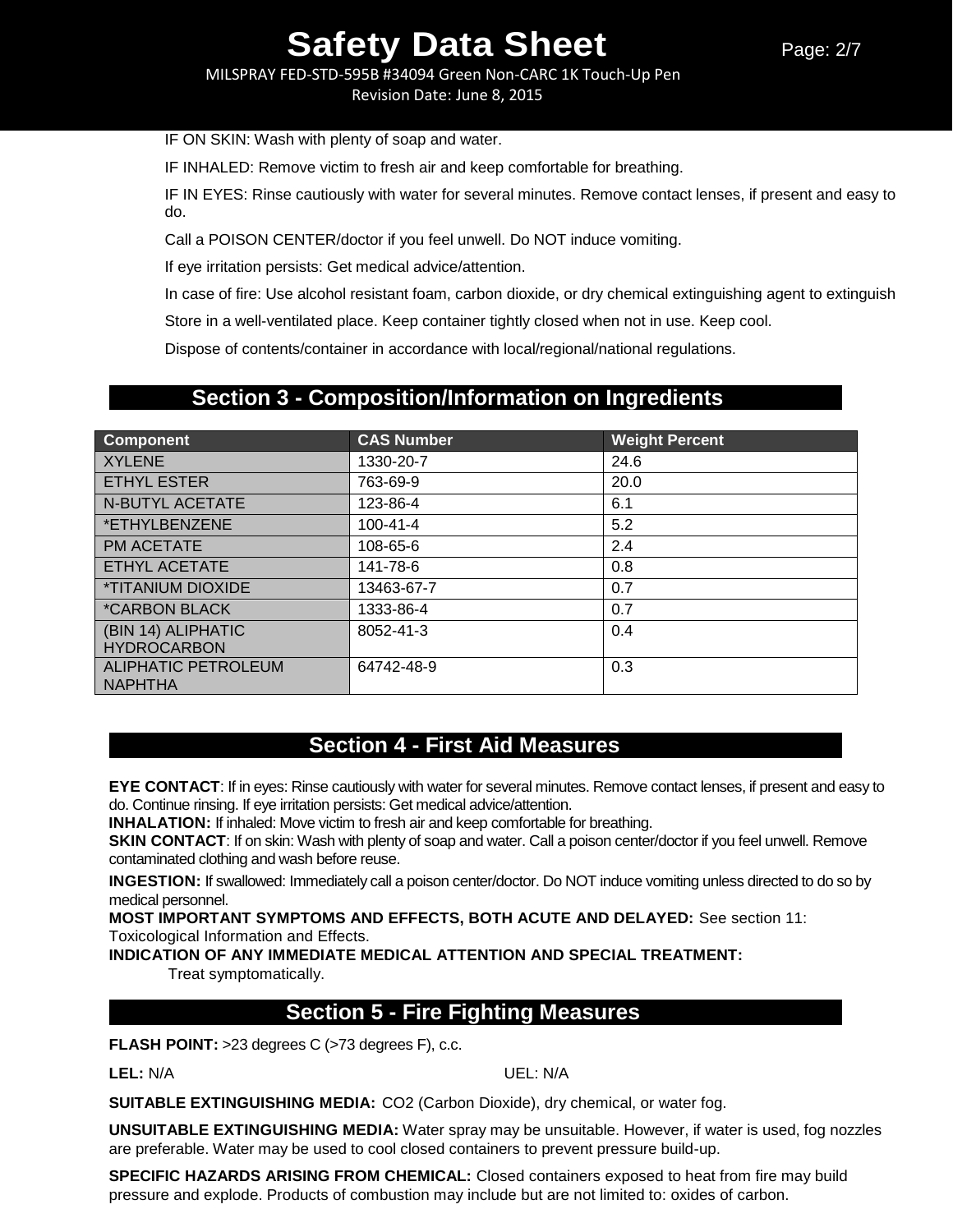MILSPRAY FED-STD-595B #34094 Green Non-CARC 1K Touch-Up Pen Revision Date: June 8, 2015

#### **PRODUCTS OF COMBUSTION:** Not available.

**PRODUCTS OF DECOMPOSITION:** Not available.

**SPECIAL PROTECTIVE EQUIPMENT FOR FIRE**-**FIGHTERS:** Full protective equipment including

self-contained breathing apparatus should be used.

## **Section 6 - Accidental Release Measures**

**PERSONAL PRECAUTIONS:** Use personal protection recommended in Section 8.

**ENVIRONMENTAL PRECAUTIONS:** Prevent contamination of soil/ground, waterways, drains, and sewers.

**METHODS OF CONTAINMENT:** Absorb spilled liquid in suitable material.

**METHODS OF CLEAN-UP**: Use spark-proof tools to sweep or scrape up, containerize, and dispose of properly.

### **Section 7 - Handling and Storage**

**HANDLING**: Vapors may ignite explosively. Prevent buildup of vapors. Keep from sparks, heat, flame or other heat sources. Do not smoke. Turn off pilot lights, heaters, electric motors and other sources of ignition during use and until all vapors are gone. Do not puncture or incinerate/burn container. Keep container tightly closed while not in use.

**STORAGE:** Store in dry, well-ventilated area and in accordance with federal, state, and local regulations. Do not expose to heat or store at temperatures above 50 degrees C / 122 degrees F. If storing in cold temperatures, allow product to warm to room temperature before use. Keep container tightly closed and away from heat and sunlight when not in use.

| <b>Component</b>                             | <b>ACGIH</b><br><b>TLV-STEL</b> | <b>ACGIH</b><br><b>TLV-TWA</b> | <b>OSHA</b><br>PEL-<br><b>TWA</b> |
|----------------------------------------------|---------------------------------|--------------------------------|-----------------------------------|
| <b>XYLENE</b>                                | 150ppm                          | 100ppm                         | 100ppm                            |
| <b>ETHYL ESTER</b>                           | 100ppm                          | 50ppm                          | N/E                               |
| <b>N-BUTYL ACETATE</b>                       | 200ppm                          | 150ppm                         | 150ppm                            |
| *ETHYLBENZENE                                | 125ppm                          | 100ppm                         | 100ppm                            |
| <b>PM ACETATE</b>                            | N/E                             | N/E                            | N/E                               |
| <b>ETHYL ACETATE</b>                         | N/E                             | 400ppm                         | 400ppm                            |
| <i><b>*TITANIUM DIOXIDE</b></i>              | N/E                             | 10mg/m3<br>ppm                 | 15mg/m3<br>ppm                    |
| <i><b>*CARBON BLACK</b></i>                  | N/E                             | 3.5mg/m<br>ppm                 | 3.5mg/m<br>ppm                    |
| (BIN 14) ALIPHATIC<br><b>HYDROCARBON</b>     | N/E                             | N/E                            | N/E                               |
| <b>ALIPHATIC PETROLEUM</b><br><b>NAPHTHA</b> | N/E                             | 100ppm                         | 500ppm                            |

## **Section 8 - Exposure Controls/Personal Protection**

**ENGINEERING CONTROLS:** Provide adequate ventilation to keep air contamination below OSHA permissible exposure limits and ACGIH TLV exposure levels. Ground containers during fluid transfers.

**EYE PROTECTION**: Wear safety glasses with side shields. Have eye wash facilities immediately available.

**SKIN PROTECTION:** Wear chemical resistant gloves if contact is likely.

**RESPIRATORY PROTECTION**: Use NIOSH-approved air-purifying respirator with organic cartridge or canister if exposure cannot be controlled within applicable limits with ventilation.

**HYGIENE:** Not available.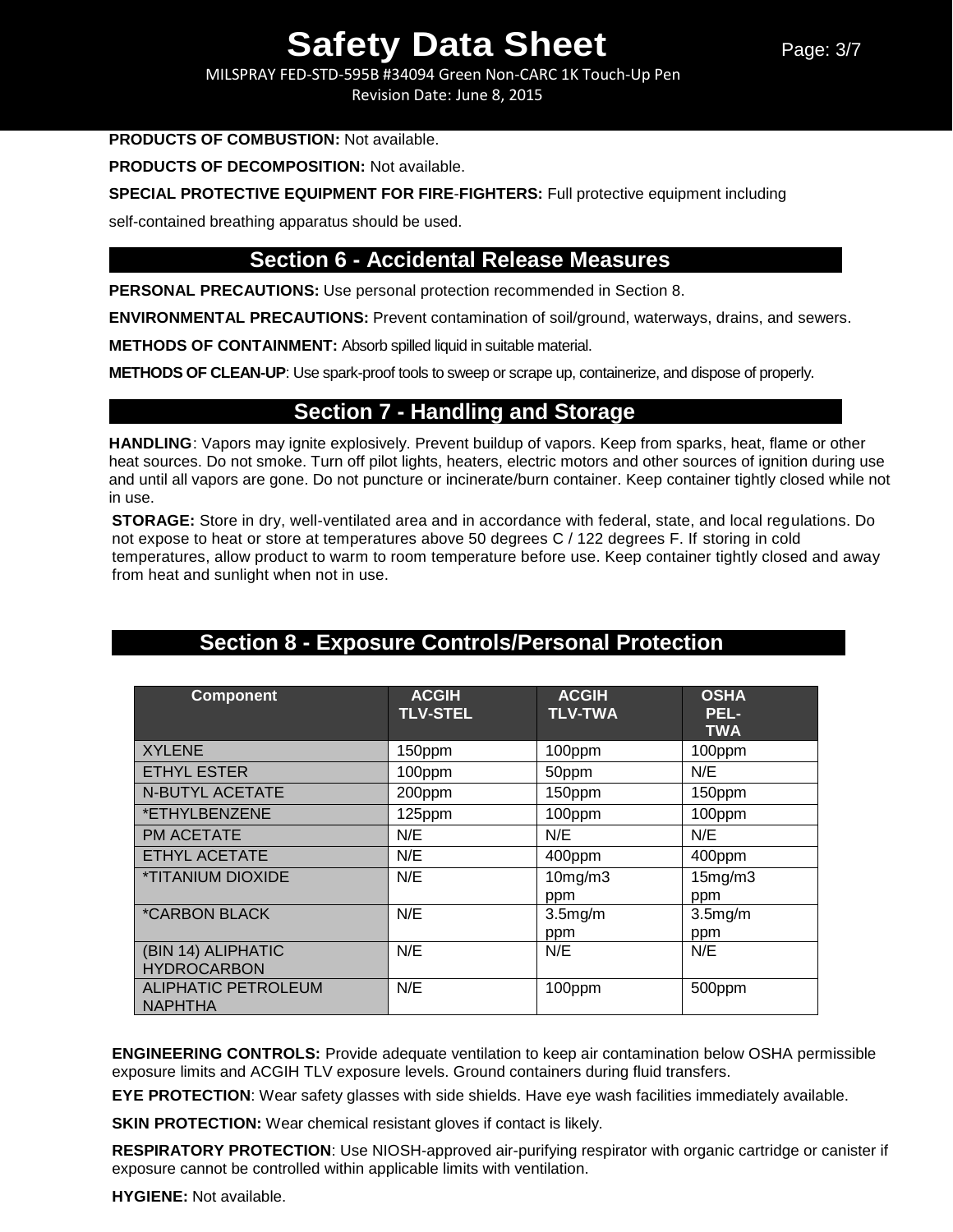MILSPRAY FED-STD-595B #34094 Green Non-CARC 1K Touch-Up Pen Revision Date: June 8, 2015

## **Section 9 - Physical and Chemical Properties**

**PHYSICAL STATE:** Liquid **COLOR**: Green **ODOR:** Solvent odor. **ODOR THRESHOLD:** Not data available. **pH:** Not data available. **MELTING POINT**: Not available. **BOILING POINT:** 75 - 186 degrees C (167 - 367 degrees F) **FLASH POINT:** >23 degrees C (>73 degrees F), c.c. **EVAPORATION RATE:** Slower than ether. **FLAMMABILITY:** Not available. **UPPER/LOWER EXPLOSIVE LIMITS:** N/A **VAPOR PRESSURE:** Not established. **RELATIVE DENSITY:** 1.037 **SOLUBILITY:** Negligible **VOC PERCENT BY WEIGHT**: 60.5 **HAPS PERCENT BY WEIGHT**: 29.91

## **Section 10 - Stability and Reactivity**

**STABILITY:** Stable under normal conditions.

**CONDITIONS TO AVOID:** Keep away from heat, sparks, and flames.

**INCOMPATIBLE MATERIALS:** Strong oxidizing agents.

**HAZARDOUS DECOMPOSITION PRODUCTS:** by fire - Carbon Dioxide and Carbon Monoxide

**POSSIBILITY OF HAZARDOUS REACTIONS:** Will not occur.

## **Section 11 - Toxicological Information**

**LIKELY ROUTES OF EXPOSURE:** Skin contact, Inhalation, Eye contact, Ingestion

### **SYMPTOMS OF EXPOSURE:**

**EYE:** Signs/symptoms may include significant redness, swelling, pain, tearing, cloudy appearance of the cornea, and impaired vision.

**SKIN:** Signs/symptoms may include localized redness, itching, drying and cracking of skin.

**INHALATION:** Intentional concentration and inhalation may be harmful or fatal.

**INGESTION:** Signs/symptoms may include abdominal pain, stomach upset, nausea, vomiting and diarrhea. Intentional concentration and ingestion of large amounts may be harmful or fatal.

### **CHRONIC EFFECTS:** Not available

**TARGET ORGANS:** Central nervous system, kidneys, lungs, liver, eyes, skin, brain, respiratory tract, urinary tract, reproductive system, cardiovascular system

**CANCER INFORMATION:** Not available.

**CARCINOGENICITY:** Not available.

**DEVELOPMENTAL INFORMATION:** Not available.

**MIXTURE TOXICITY:** Not available.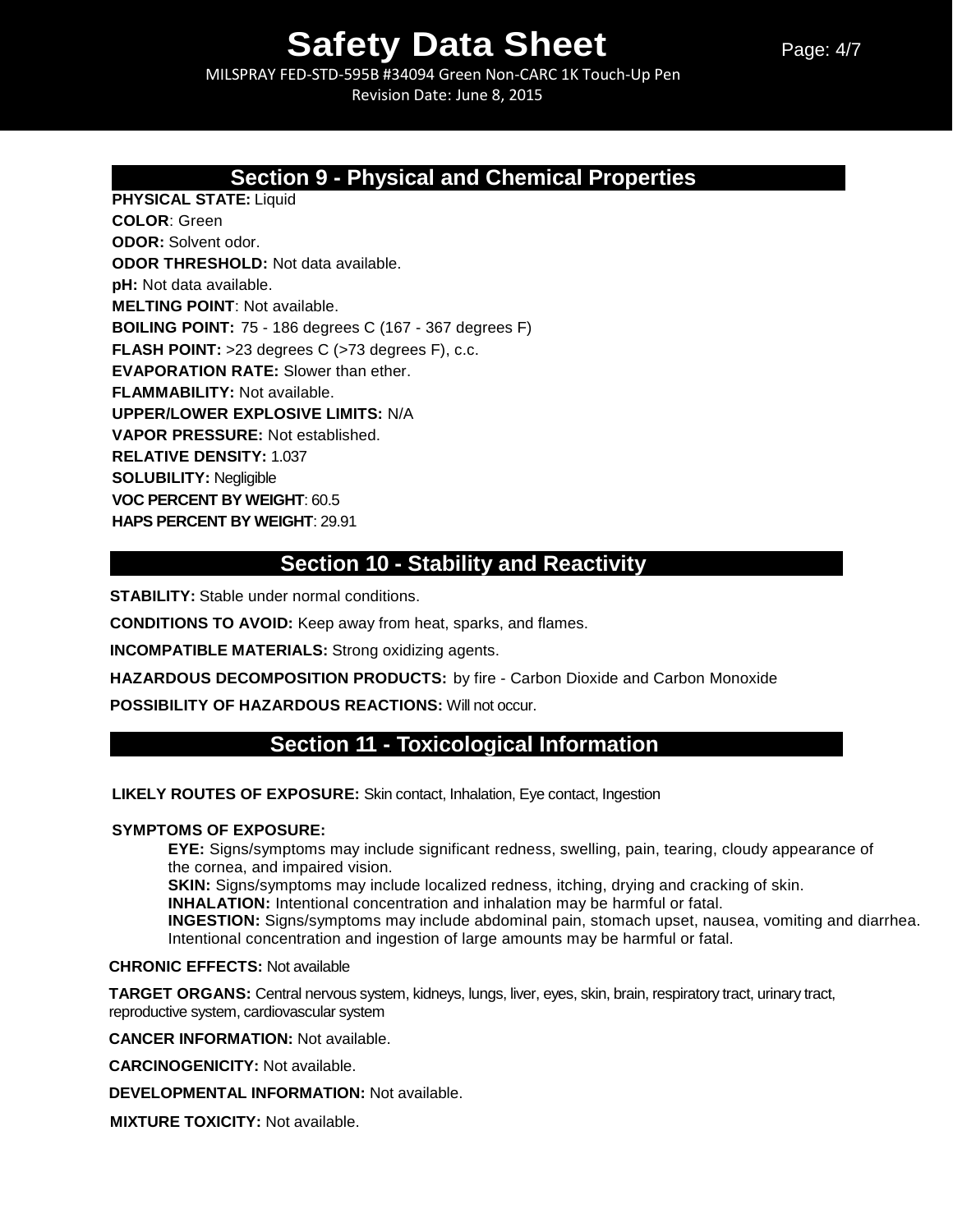MILSPRAY FED-STD-595B #34094 Green Non-CARC 1K Touch-Up Pen Revision Date: June 8, 2015

### **ACUTE TOXICITY VALUES:**

| <b>Component</b>                | <b>LD50 Oral</b> | <b>LD50</b><br><b>Dermal</b> |
|---------------------------------|------------------|------------------------------|
| <b>XYLENE</b>                   | 4300             | 2000                         |
| <b>ETHYL ESTER</b>              | 5000             | 4080                         |
| <b>N-BUTYL ACETATE</b>          | 10768            | 17601                        |
| *ETHYLBENZENE                   | 3500             | 5000                         |
| <b>PM ACETATE</b>               | 8535             | 5000                         |
| <b>ETHYL ACETATE</b>            | 5620             | 20 ml/kg                     |
| <i><b>*TITANIUM DIOXIDE</b></i> | N/E              | N/E                          |
| <i><b>*CARBON BLACK</b></i>     | 8000             | N/E                          |
| (BIN 14) ALIPHATIC              | N/E              | N/E                          |
| <b>HYDROCARBON</b>              |                  |                              |
| ALIPHATIC PETROLEUM             | N/E              | N/E                          |
| <b>NAPHTHA</b>                  |                  |                              |

## **Section 12 - Ecological Information**

#### **ENVIRONMENTAL EFFECTS:** Not available.

## **Section 13 - Disposal Considerations**

Dispose of container and its contents in accordance with federal, state, and local regulations. Do not puncture, incinerate, or place container in trash compactor.

### **Section 14 - Transport Information**

### **GROUND (D.O.T./49 CFR)**

**UN I.D. Number**: UN1263 **Proper Shipping Name**: PAINT **Transport Hazard Class**: 3 **Packing Group**: III **Hazard Label**: Limited Quantity (LTD QTY) label -- see 49 CFR 172.315 Shipping papers format: UN1263, PAINT, 3, III, LTD QTY **SPECIAL NOTE**: If containers have <30ml (1 fl.oz.) flammable liquid, they may be exempt from 49 CFR see 40 CFR 173.4 Small Quantity Exceptions. Note that outer package needs statement "This package conforms to 49 CFR 173.4 for domestic highway or rail transport only." **AIR (IATA) UN I.D. Number**: UN1263 **Proper Shipping Name**: PAINT **Transport Hazard Class**: 3 **Packing Group**: III **Hazard Label**: LTD QTY label with "Y", and Flammable Liquid label **Packing Instruction**: Y344 (Note 10L maximum per package!) **Shipping papers format**: UN1263, PAINT, 3, III **SPECIAL NOTE:** If containers have <30ml (1 fl. oz.), they may qualify to be shipped as Excepted Quantity - see IATA 2.6 for details. **WATER (IMDG) UN I.D. Number**: UN1263 **Proper Shipping Name**: PAINT **Transport Hazard Class**: 3 **Packing Instructions**: P001, LP01 **Packing Group**: III **Hazard Label**: LTD QTY label, see IMDG 3.4.5.1 EmS: F-E, S-E Stowage and Segregation: Category A **Shipping papers format**: UN1263, PAINT, 3, III, (23 C c.c.), LTD QTY **SPECIAL NOTE:** If containers have <30ml (1 fl. oz.), they may qualify to be shipped as an Excepted